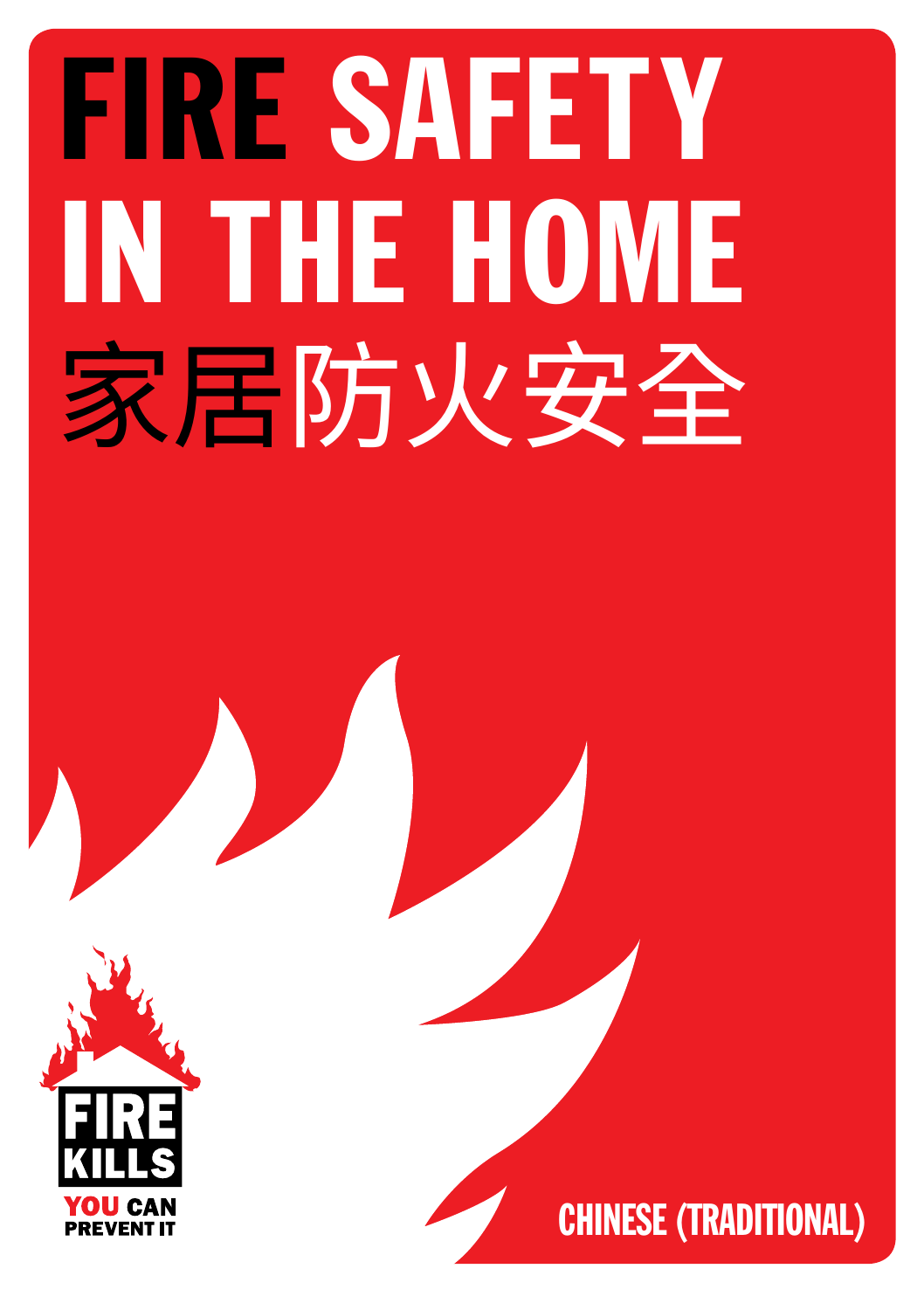

#### **Did you know…?**

- You're four times more likely to die in a fire if you don't have a smoke alarm that works.
- Around half of home fires are caused by cooking accidents.
- Two fires a day are started by candles.
- Every six days someone dies from a fire caused by a cigarette.
- About two fires a day are started by heaters.
- Faulty electrics (appliances, wiring and overloaded sockets) cause around 6,000 fires in the home across the country every year.

#### **您知道嗎…?**

- 若無有效的煙霧報警器, 您可能已在火災中喪生四 次了。
- 約半數的家庭火災是由烹飪 事故引起的。
- 每天有兩起火災是由蠟燭引 發的。
- 每六天有人死於由香煙引起 的火災。
- 每天約有兩起火災是由加熱 器引發的。
- 每年全國約有六千起家居火 災是由有缺陷的電器(家 電、電線及超負荷的插座) 引起的。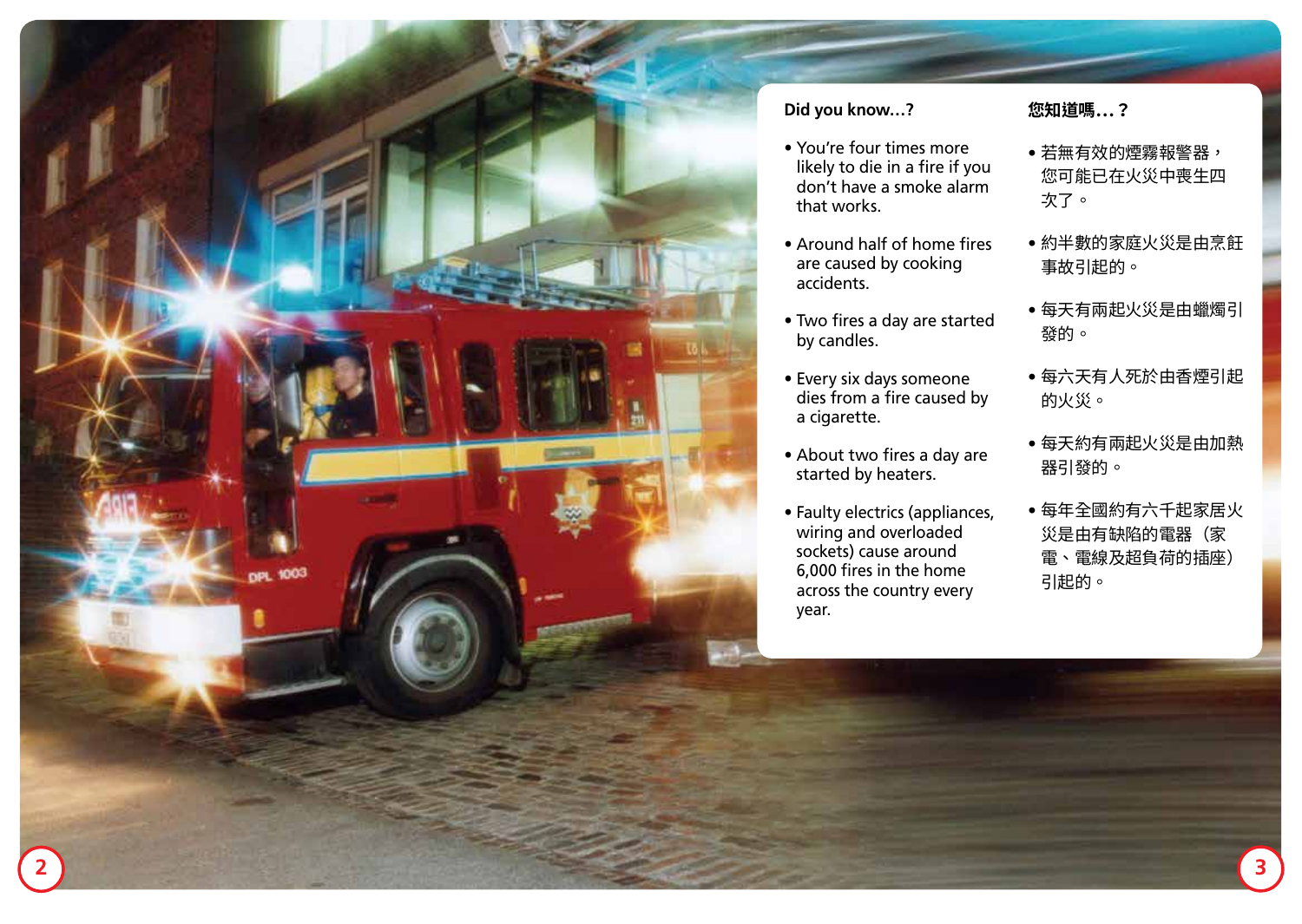# **PROTECT YOUR** HOME WITH SMOKE **ALARMS**

**The easiest way to protect your home and family from fire is with working smoke alarms.**

**Get them. Install them. Test them. They could save your life.**





**.的住宅和家庭**免 **遭火災的最簡便辦法 是使用有效的煙霧報 警器。**

**獲取它們。安裝它 們。測試它們。它們 可能挽救您的生命。**

#### **Choosing your smoke alarms**

- Fit at least one smoke alarm on every level of your home.
- Smoke alarms are cheap and easy to install.
- They are available from DIY stores, electrical shops and most high street supermarkets.
- There are a variety of different models to choose from. Your local fire and rescue service will be happy to give you advice on which one is best suited for you.
- Ten-year sealed battery smoke alarms are the best option. They are slightly more expensive, but you save on the cost of replacing batteries.
- Look out for one of these symbols, which shows the alarm is approved and safe.

**A WORKING** A WORKINGRAM<br>SMOKE ALARM SMONE SAVE YOUR LIFE

• 在您的住宅中每一層都至少 安裝一個煙霧報警器。

**選擇您的煙 霧報警器**

- 煙霧報警器既便宜又容易 安裝。
- 自己動手(DIY)商店、電 器商場和大多數商業街上的 超市都出售煙霧報警器。
- 有各種類型的煙霧報警器供 撰擇。您當地的消防救援中 心將非常樂意向您提供哪種 類型適合於您的建議。
- 十年密封電池煙霧報警器 是最佳選擇。它們稍微貴一 些,但您節省了更換電池的 成本。
- 請查看產品是否帶有這些標 誌之一,這樣的標誌表明報 警器通過檢驗並且安全。



有效的煙霧報警器 可能挽救您的生命

British Standard Kitemark



**Top tip**

**重要提示**

# **Fit smoke alarms 安裝煙霧報警器**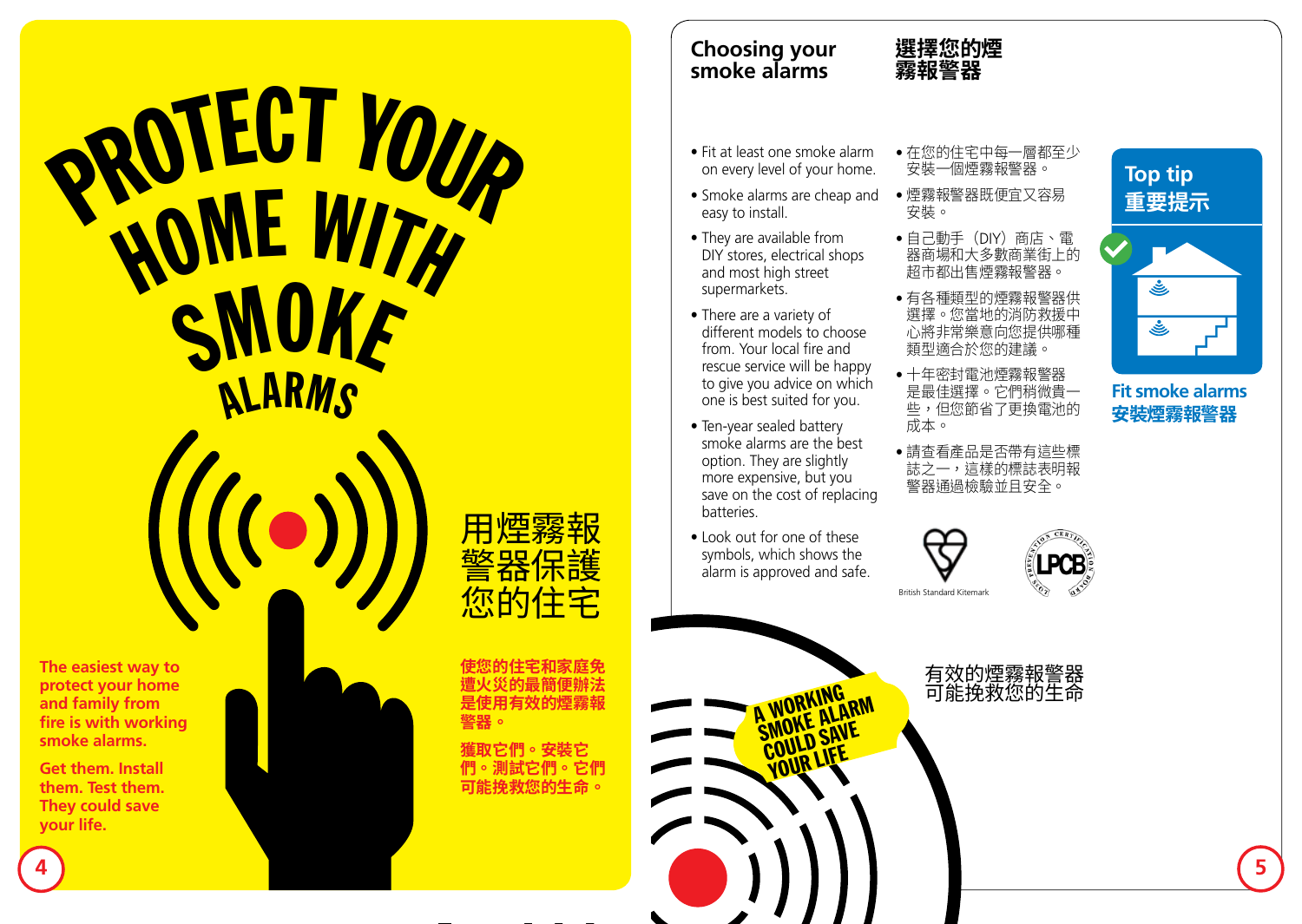#### **How to make sure your smoke alarms work**

 **Test your smoke alarms at least monthly.**

- If any of your smoke alarms have a one year battery, make sure it is changed every year. Only take the battery out when you need to replace it.
- Never disconnect or take the batteries out of your alarm if it goes off by mistake.
- Standard battery operated alarms are the cheapest option, but the batteries need to be replaced every year.
- A lot of people forget to test the batteries, so longer life batteries are better.
- Mains-powered alarms are powered by your home power supply. They need to be installed by a qualified electrician, but like battery alarms, they do require testing.
- Testing smoke alarms tests the smoke sensor as well as the power supply and/or battery.
- You can even have linked alarms installed, so that when one alarm detects a fire they all go off together. This is useful if you live in a large house or over several levels.

 Strobe light and vibrating-pad alarms are available for those who are deaf or hard of hearing. Contact the Action on Hearing Loss Information Line on **0808 808 0123** or textphone **0808 808 9000**.

• 使用標準電池運作的報警器是最實惠 的選擇,但每年均需更換電池。 • 許多人忘記測試電池,所以建議選擇 壽命較長的電池。

電或取出電池。

**至少每月測試您的煙霧報警**

**如何確保您的煙霧報 警器處於工作狀態**

• 如果您的任何煙霧報警器有一年的電 池,請確保電池每年被更換。僅當您 需要更換電池時才將其取出。

• 若您的報警器因失誤而報警,切勿斷

**器一次。**

- 由電網供電的報警器由您的住宅電源 供電。它們需要由有資質的電工來安 裝,但它們也像電池供電的報警器一 樣需要被測試。
- 對煙霧報警器的測試包括測試煙霧傳 感器以及供電電源和/或電池。
- 您甚至可安裝連接在一起的報警器, 這樣,一個報警器測到火情時,所有 報警器同時報警。您若住在大房子裡 或多層住宅內,這樣做非常有用。

可為那些失聰或聽力困難的人安裝燈 感應或震動報警器。請撥打電話 **0808 808 0123**或文字電話**0808 808 9000** 與聽力損失行動資訊熱線 (Action on Hearing Loss Information Line)聯絡。

# **Test it 測試它**

**Top tip**

**重要提示**

## **Fitting your smoke alarms**

**The ideal position is on the ceiling, in the middle of a room, and on the hallway and landing, so you can hear an alarm throughout your home.**

- Don't put alarms in or near kitchens or bathrooms where smoke or steam can set them off by accident.
- If it is difficult for you to fit smoke alarms yourself contact your local fire and rescue service for help. They'll be happy to install them for vou.



#### **理想的安裝位置是在天花板上、房間中央、 或門廳及樓梯過渡平臺,這樣您在家中 的任何地方都可以聽到警報聲。**

- 不要將報警器放在廚房或浴室內或附近,其中的煙 霧或水蒸氣會意外地觸發報警器。
- 您若自己安裝報警器感到困難,請與當地的消防救 援中心聯絡尋求幫助。他們將十分樂意為您安裝煙 霧報警器。



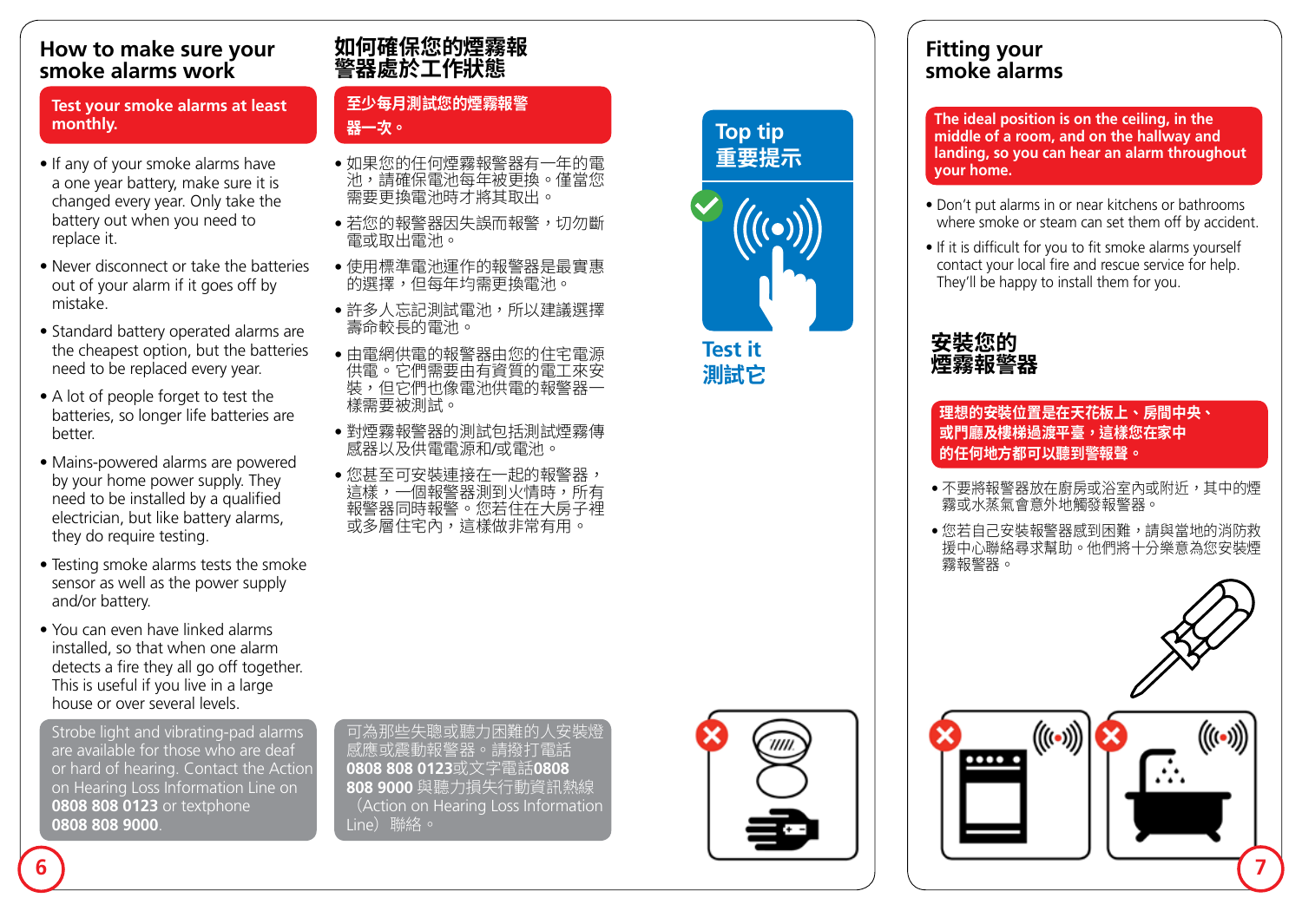# **Looking after your smoke alarms**

- Make testing your smoke alarms part of your regular household routine.
- Test them by pressing the button until the alarm sounds. If it doesn't sound, you need to replace the battery.
- If a smoke alarm starts to beep on a regular basis, you need to replace the battery immediately.
- If it is a ten year alarm, you will need to replace the whole alarm every ten years.

#### **Other equipment you could consider**

- Fire blankets are used to put out a fire or wrap a person whose clothes are on fire. They are best kept in the kitchen.
- Fire extinguishers shoot out a jet to help control a fire. They are quick and simple to use, but always read the instructions first.
- Heat alarms can detect fires in kitchens where smoke alarms should not be placed.



# **維護您的煙霧報警器**

- 請將檢查報警器作為您日常生活 的一部分。
- 通過按下按鈕測試它們,直至鈴 響時為止。如果鈴不響,則需更 換電池。
- 若煙霧報警器開始經常性發出響 聲,您得立即更換電池。
- 若這是一個十年報警器,您將需 要每十年更換一個報警器。

# **您可考慮的其它設備**

- 滅火毯被用來滅火或裹住身上 衣服著火者。它們最好被置放在 廚房裡。
- 滅火器會噴出滅火劑來幫助控制 火勢。它們迅速且易於操作,但 一定要首先閱讀使用說明。
- 熱報警器可以探測不應放置煙霧 報警器的廚房中的火災。



**This section will tell you how you can avoid fires in your home, including how to cook safely and take care with electrics, heaters, candles and cigarettes.**

# 如何防止普通火災在廚房內電器香煙蠟燭

**本部分將告訴您如何能在家裡避免火災,包括如何安全烹飪並避免在使用電器、 加熱器、蠟燭和吸煙過程中引發火災。**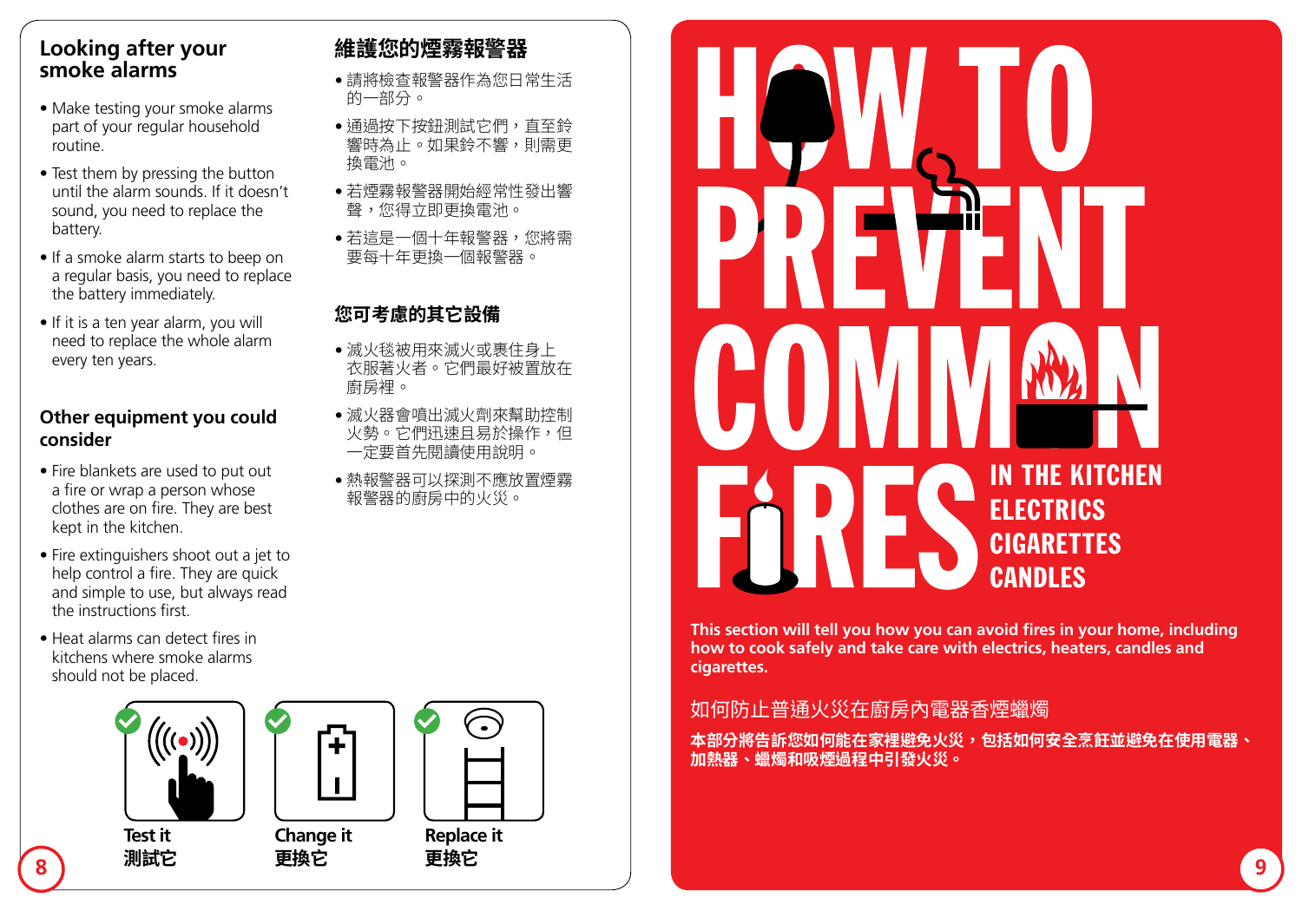# **In the kitchen**

#### **Cook safely**

 **Take extra care if you need to leave the kitchen whilst cooking, take pans off the heat or turn them down to avoid risk.**

- Avoid cooking when under the influence of alcohol.
- Avoid leaving children in the kitchen alone when cooking on the hob. Keep matches and sauce pan handles out of their reach to keep them safe.
- Make sure saucepan handles don't stick out – so they don't get knocked off the stove.
- Take care if you're wearing loose clothing they can easily catch fire.
- Keep tea towels and cloths away from the cooker and hob.
- Spark devices are safer than matches or lighters to light gas cookers, because they don't have a naked flame.
- Double check the cooker is off when you've finished cooking

# **Top tip 重要提示 Top tip**



**Keep out of reach 將物品放在不能被觸碰到的地方**

#### **Take care with electrics**

- Keep electrics (leads and appliances) away from water.
- Check toasters are clean and placed away from curtains and kitchen rolls.
- Keep the oven, hob and grill clean and in good working order. A build up of fat and grease can ignite a fire.

 **Don't put anything metal in the microwave**

#### **Deep fat frying**

- Take care when cooking with hot oil it sets alight easily.
- Make sure food is dry before putting it in hot oil so it doesn't splash.
- $\bullet$  If the oil starts to smoke it's too hot. Turn off the heat and leave it to cool.
- Use a thermostat controlled electric deep fat fryer. They can't overheat.

#### **What to do if a pan catches fire**

- Don't take any risks. Turn off the heat if it's safe to do so. Never throw water over it.
- Don't tackle the fire yourself.



**在廚房裡**

**以避免風險。**

踫到的安全處。

從爐灶上掀翻。

失火。

關火。

• 避免在酒精的影響下烹飪。

**若您烹調時必須離開廚房,則需要格外小 心,請將炊具從熱源上移開或者關閉熱源**

• 在爐架上烹飪時避免讓孩子單獨呆在那 裡。將火柴和平底鍋把柄放在讓他們難以

• 請確保平底鍋把柄沒有伸出 - 這樣不會被

• 若您穿寬鬆的衣服請務必小心 - 它們容易

• 用打火設備點燃用氣炊具比用火柴或打火

• 烹調結束時請再次檢查炊具電源關閉或

• 保持茶巾及抹布遠離炊具和爐架。

機安全,因為它們沒有裸火。

**安全烹飪**

# **小心使用電器**

- 讓電器(導線及用電器)遠離水。
- 檢查烤麵包器是否清潔並將其放在遠離窗 簾和廚房捲紙處。
- 保持烘箱、爐架和烤具清潔並且擺放有序。 油脂堆積會引起火災。

#### **切勿將金屬物放入微波爐**

#### **油炸**

- 用熱油烹調時請多加小心 很容易失火。
- 在把食物放入熱油鍋前確保其乾燥,這樣 不會濺油。
- 若油開始冒煙 則意味著油太熱了。關掉 熱源並使之冷卻。
- 用控溫的深底熱油炸鍋,它們不會過熱。

#### **若鍋子著火該怎麼辦**

- 切勿冒險。如果可以安全關掉熱源,請關掉 熱源。切勿往上澆水。
- 切勿自己單獨處理火災。

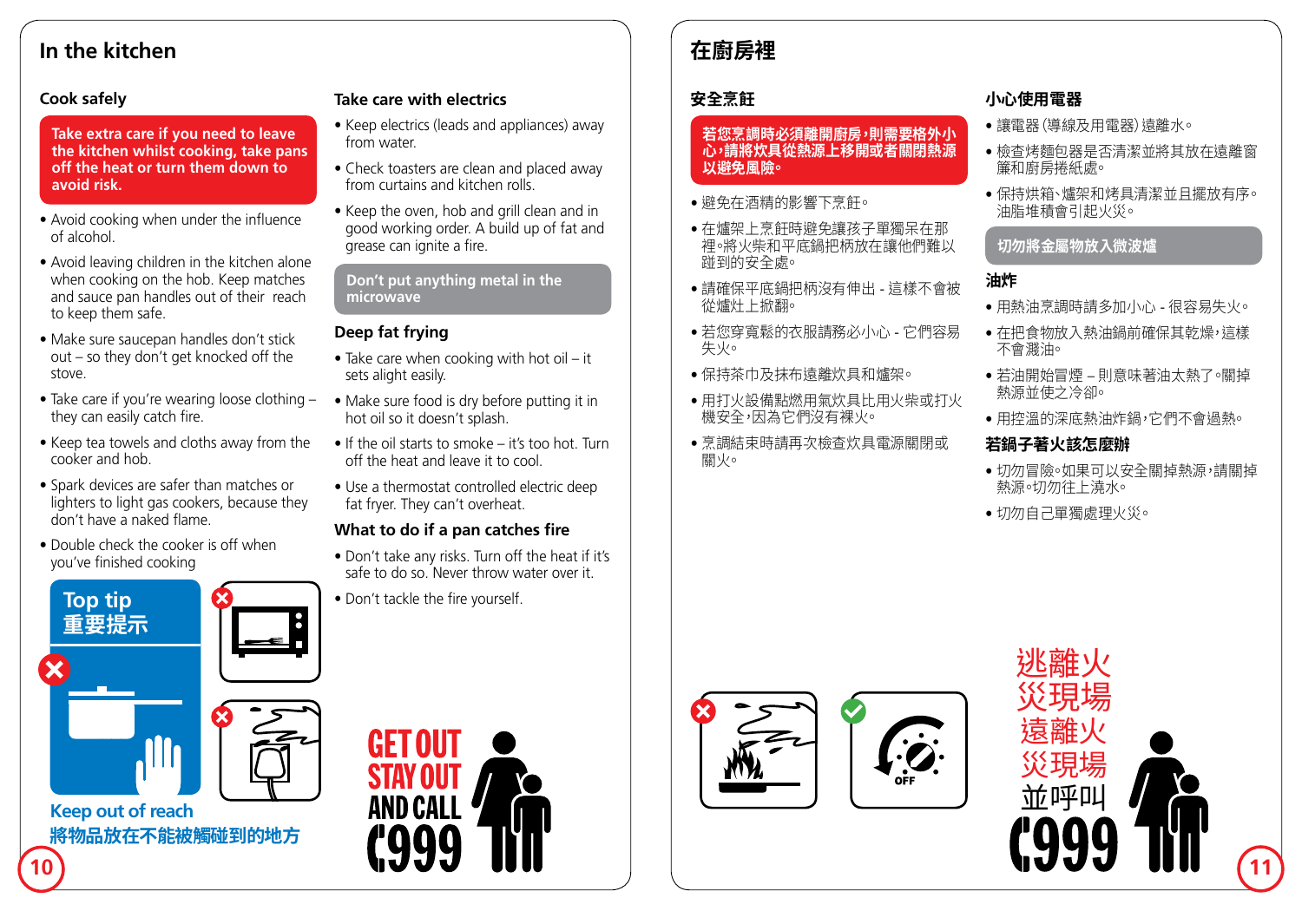# **Electrics**

#### **How to avoid electrical fires**

- Always check that you use the right fuse to 始終檢查您是否使用正確的保險絲,以防 prevent overheating.
- Make sure an electrical appliance has a British or European safety mark when you buy it.
- Certain appliances, such as washing machines, should have a single plug to themselves, as they are high powered.
- Try and keep to one plug per socket.
- When charging electrical goods, follow the manufacturer's instructions and look for the CE mark that indicates chargers comply with European safety standards.

# **Top tip 重要提示 Top tip**



# **Don't overload**

# **5 + 5 + 3 =13 AMP AMP AMP AMP**



# **如何避免電氣火災**

**電器**

- 止過熱。
- 確保在購買電器時查驗其是否有英國或歐 洲安全標誌。
- 某些電器,如洗衣機等,由於功率很大, 應該為其單獨設置插座。
- 爭取做到每個插口只配一個插頭。
- 在對電氣產品充電時,請遵循製造商的說 明並查找是否有可以證明充電器符合歐洲 安全標準的 CE 標誌。

## **Know the limit!**

**An extension lead or adaptor will have a limit to how many amps it can take, so be careful not to overload them to reduce the risk of a fire.** 

**Appliances use different amounts of power – a television may use a 3amp plug and a vacuum cleaner a 5amp plug for example.**

# **切勿超負荷 了解各種限制!**

**每個延伸線或適配器都會有可用多少安 培的限制,故請小心切勿超負荷使用以 減少火災風險。**

**電器所耗能量不同 - 例如,電視機可能 用3安培的插座而吸塵器則用5安培的。**

#### **Keep electrical appliances clean and in good working order to prevent them triggering a fire.**

- Keep your eyes peeled for signs of dangerous or loose wiring such as scorch marks, hot plugs and sockets, fuses that blow or circuit-breakers that trip for no obvious reasons, or flickering lights.
- Check and replace any old cables and leads, especially if they are hidden from view – behind furniture or under carpets and mats.
- Unplugging appliances helps reduce the risk of fire.
- Unplug appliances when you're not using them or when you go to bed.

#### **Portable heaters**

- Try to secure heaters up against a wall to stop them falling over.
- Keep them clear from curtains and furniture and never use them for drying clothes.

#### **Using an electric blanket**

- Store electric blankets flat, rolled up or loosely folded to prevent damaging the internal wiring.
- Unplug blankets before you get into bed, unless it has a thermostat control for safe all-night use.
- Try not to buy second hand blankets and check regularly for wear and tear.
- Always follow the manufacturer's instructions.

#### **Furniture**

• Always ensure that your furniture has the fire-resistant permanent label.

#### **保持電器設備清潔且狀態良 好以防引發火災。**

- 密切留意任何危險或鬆動的接線跡象, 如 燒焦痕記、熱的插頭和插口、燒斷的保險 絲或無明顯原因而觸發的斷路器或閃爍的 光等。
- 檢查並替換任何舊電纜和電線,特別是那 些藏在不太顯眼的地方 - 在家具後面或地 毯或掛毯下的電纜和電線。
- 拔掉電器的插頭有助減少火災風險。
- 您不用電器或上床睡覺時請拔掉插頭。

## **便攜式加熱器**

- 請盡量將加熱器安全地倚牆而放以防止 其傾倒。
- 使其遠離窗簾和家具並切勿用於曬晾 衣物。

#### **使用電熱毯**

- 將電熱毯平放、捲起或鬆散折迭存放, 以防損壞裡面的電線。
- 在睡覺前拔去電熱毯插頭,除非它有整 晚控溫設置。
- 盡量勿購二手電熱毯並經常檢查磨損 程度。
- 始終遵循製造商的說明。

#### **家具**

• 始終確保您的家具有永久防火標籤。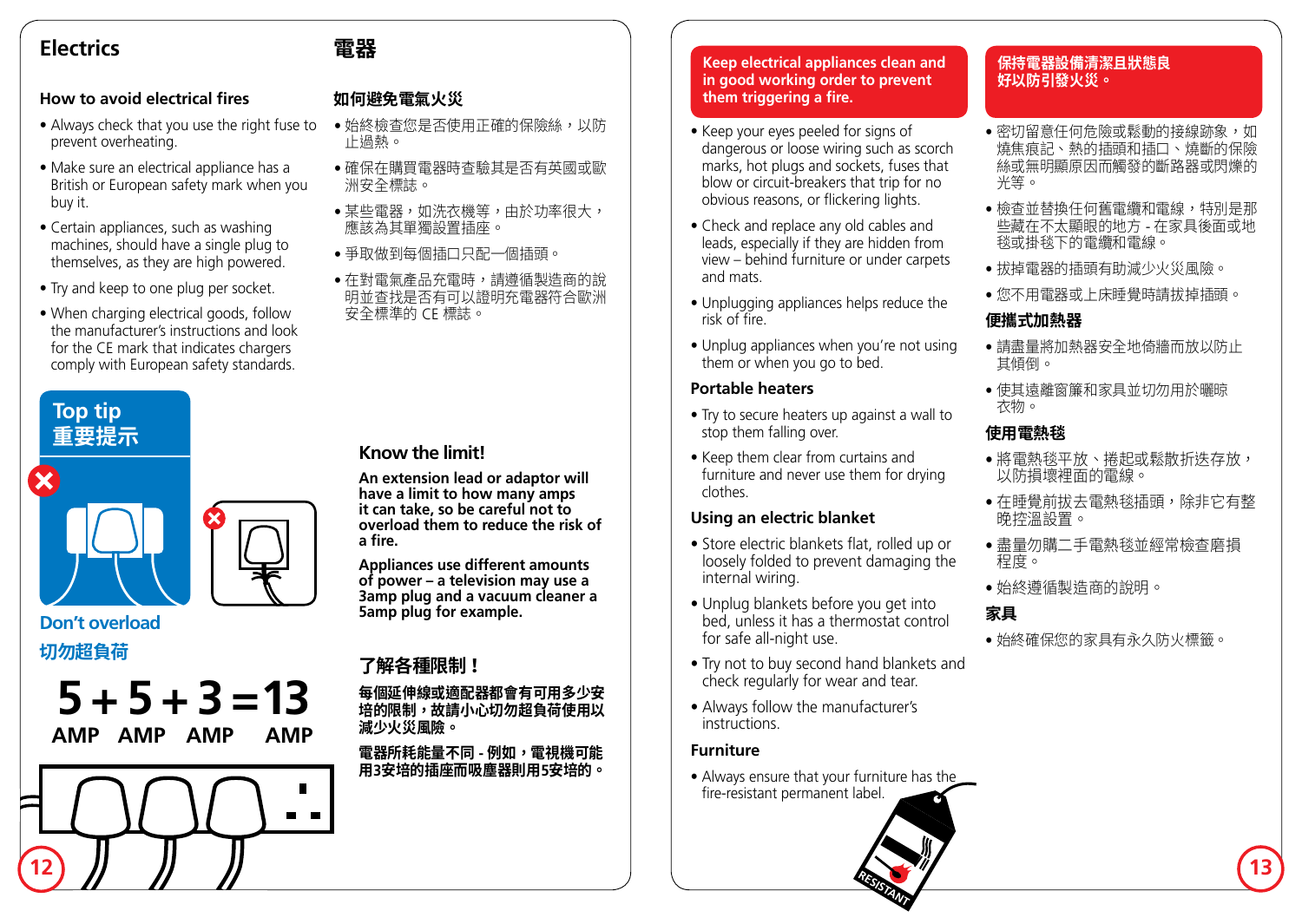## **Cigarettes**

# **香煙**

 **Stub cigarettes out properly and dispose of them carefully. Put them out. Right out!**

- Never smoke in bed.
- Use a proper ashtray never a wastepaper basket.
- Make sure your ashtray can't tip over and is made of a material that won't burn.
- Don't leave a lit cigarette, cigar or pipe lying around. They can easily fall over and start a fire.
- Take extra care if you smoke when you're tired, taking prescription drugs, or if you've been drinking. You might fall asleep and set your bed or sofa on fire.
- Keep matches and lighters out of children's reach.
- Consider buying child resistant lighters and match boxes.

#### **正確熄滅香煙並小心丟棄。 熄滅它們。將它們丟棄在適當處!**

- 切勿在床上吸煙。
- 使用適當的煙灰缸 切勿使用廢紙簍。
- 確保您的煙灰缸不會被打翻且由非可燃 性材料製成。
- 切勿隨手丟放還在燃燒的香煙、雪茄或 煙斗。它們易於跌落並引起火災。
- 若您在疲憊、服藥或飲酒時,吸煙要特別 小心。您此時若睡著了會點燃床鋪或沙發 釀成火災。
- 將火柴和打火機放在兒童拿不到的地方。
- 請考慮購買防兒童使用的打火機和火 柴盒。

# **Candles**

 **Make sure candles are secured in a proper holder and away from materials that may catch fire – like curtains.**

- Put candles out when you leave the room, and make sure they're put out completely at night.
- Children shouldn't be left alone with lit candles.
- Keep pets away from lit candles.

#### **確保蠟燭放在安全的燭台內 並遠離易著火的材料 - 如窗簾。**

**蠟燭**

- 離開房間時熄滅蠟燭,並確保在晚 間將其完全熄滅。
- 蠟燭在燃燒時不宜將兒童單獨留在 家中。
- 讓寵物遠離燃燒的蠟燭。



**Be careful with candles 小心使用蠟燭**



**Put them out. Right out! 熄滅它們。將它們丟棄在適當處!**



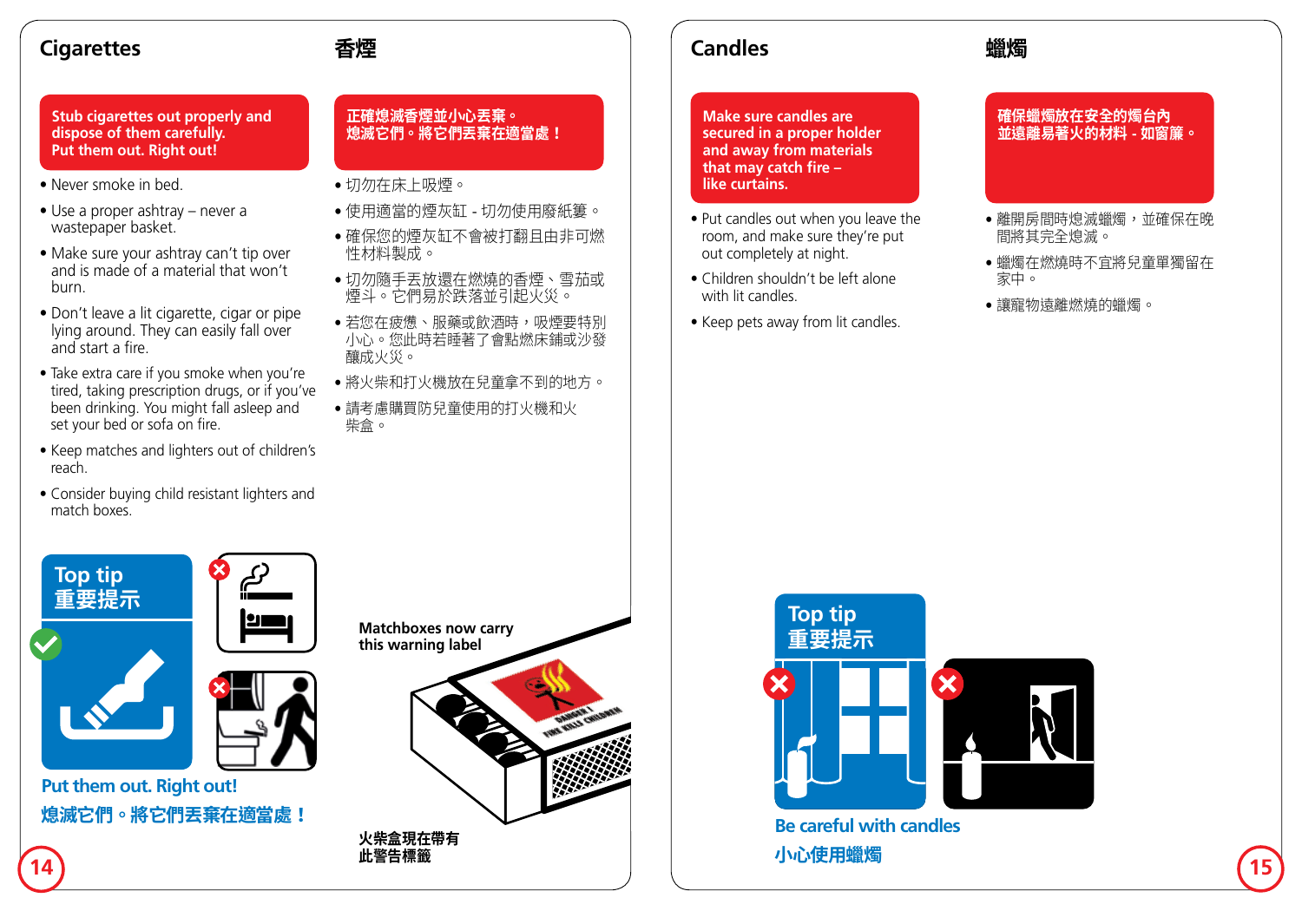**Fitting smoke alarms is the first crucial step to protecting yourself from fire. But what would you do if one went off during the night?**

**This section will help you make a plan ready for an emergency.**

**安裝煙霧報警器是安全防火的第一 個關鍵步驟。但是若夜間著火您該 怎麼辦?**

言十畫小一件

安全议

路線

#### **本部分將幫您設計應急措施。**

ESCAPE

A SAFE

PLAN

# **Be prepared by making a plan of escape**

- Plan an escape route and make sure everyone knows how to escape.
- Make sure exits are kept clear.
- The best route is the normal way in and out of your home.
- Think of a second route in case the first one is blocked.
- Take a few minutes to practise your escape plan.
- Review your plan if the layout of your home changes.
- 計劃逃生逃逸路線並確保人人了解如何 逃生。
- 確保出口無障礙。
- 最佳路線是您平時在家裡進出的正常 路線。
- 考慮第二條路線,以防第一條路線 被堵。
- 用幾分鐘演習您的逃逸計劃。
- 如果您的家居佈置發生變化,請複查您 的計劃。



## **通過制定逃逸計劃做好準備**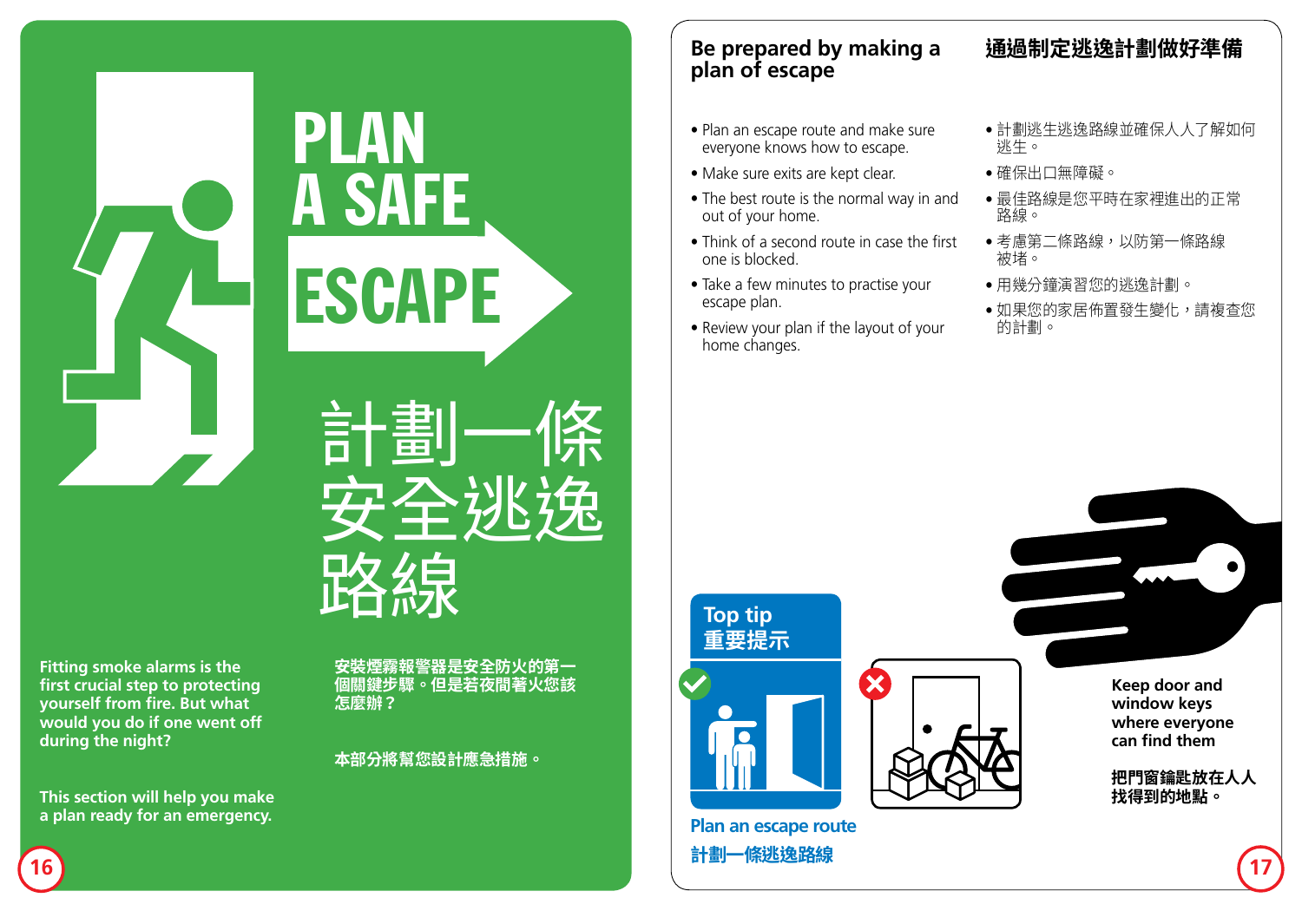## **What to do if there is a fire**

#### **Don't tackle fires yourself. Leave it to the professionals.**

- Keep calm and act quickly, get everyone out as soon as possible.
- Don't waste time investigating what's happened or rescuing valuables.
- If there's smoke, keep low where the air is clearer.
- Before you open a door check if it's warm. If it is, don't open it – fire is on the other side.
- Call 999 as soon as you're clear of the building. 999 calls are free.

# **若發生火災 該怎麼辦**

#### **您自己不要試圖救火。讓專業人 員來滅火。**

- 保持鎮靜並快速行動,盡快讓每 個人逃離。
- 不要費時調查所發生情況或搶救 值錢物品。
- 若有煙霧,將身體保持在空氣較 清新的低處。
- 在您開門前,請檢查它是否 燙手。若是,別開門 - 火在 另一面。
- 一旦您逃離著火建築物,請馬上 撥打 999。999是免費的。

## **What to do if your escape is blocked**

#### **If you can't get out, get everyone into one room, ideally with a window and a phone.**

- Put bedding around the bottom of the door to block out the smoke.
- Call 999 then open the window and shout "HELP FIRE".
- If you're on the ground or first floor, you may be able to escape through a window.
- Use bedding to cushion your fall and lower yourself down carefully. Don't jump.
- If you can't open the window break the glass in the bottom corner. Make jagged edges safe with a towel or blanket.

# **若您的逃逸路線被堵 怎麼辦**

#### **若不能逃離,讓所有人進入一個房 間,最好是有窗戶和電話的房間。**

- 用臥具堵住門的底部以阻擋煙霧。
- 撥撥打999然後開窗並呼喊 「救火」。
- 若您在首層或二層,您可能從窗戶 逃離。
- 使用臥具來緩衝您的降落並小心著 陸。切勿往下跳。
- 若您不能開窗戶,則打碎玻璃下 角。用毛巾或毯子覆蓋鋸齒狀邊緣 以保證安全。

# **Top tip 重要提示**



**Get out, stay out and call 999 脫離火災現場、遠離火災現場、並撥打 999**





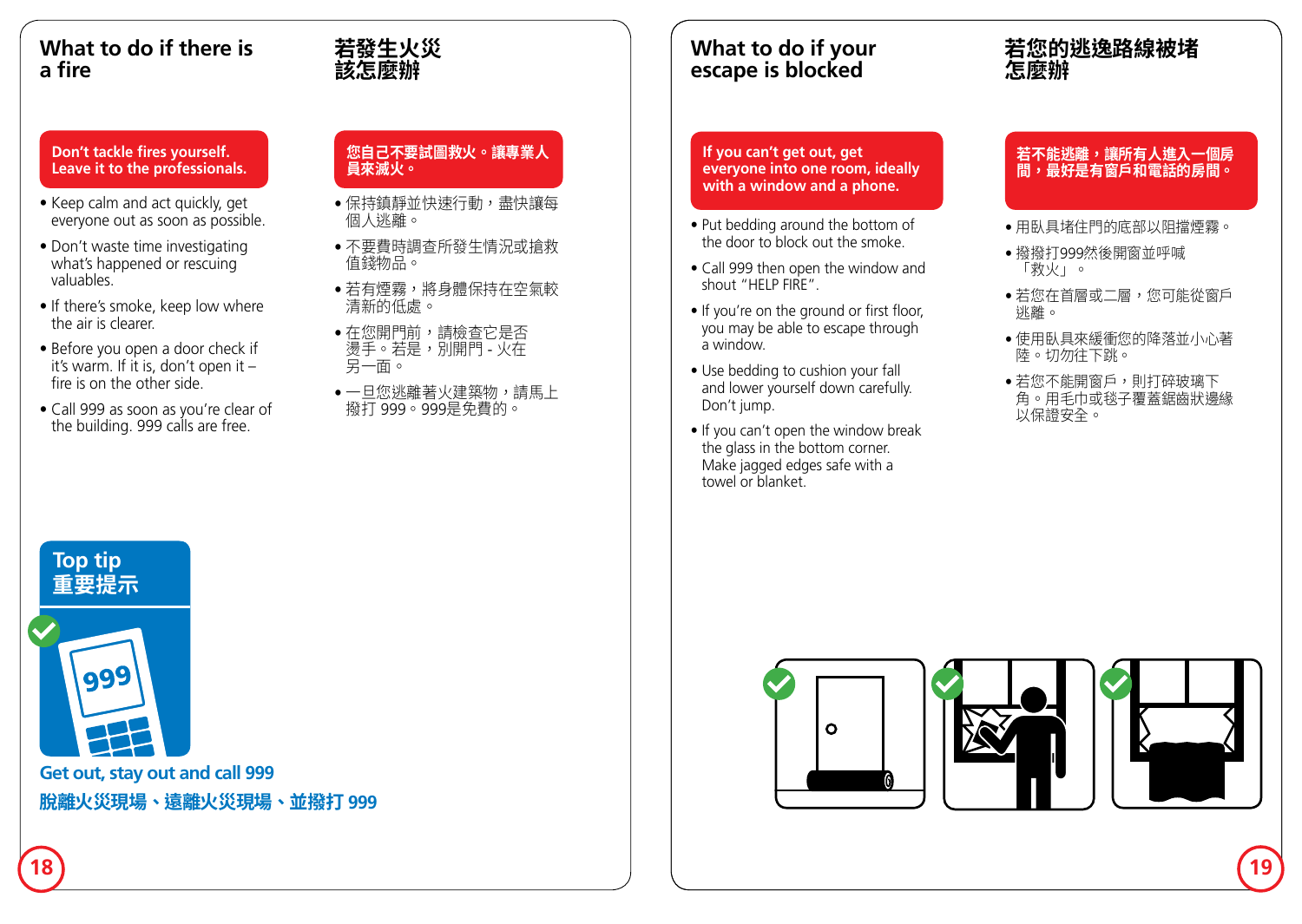### **What to do if your clothes catch fire**

- Don't run around, you'll make the flames worse.
- Lie down and roll around. It makes it harder for the fire to spread.
- Smother the flames with a heavy material, like a coat or blanket.
- Remember, Stop, Drop and Roll!

#### **若您的衣服著火 該怎麼辦**

- 不要到處跑,那會使火焰 更大。
- 躺下並在地上打滾這樣火 勢難以蔓延。
- 用重布料熄火,如 外衣或毯子。
- 切記:站住、趴下並 在地上打滾!

#### **How to escape from a high level building**

- As with all buildings, you should plan and practise an escape route.
- Avoid using lifts and balconies if there is a fire.
- It is easy to get confused in smoke, so count how many doors you need to go through to reach the stairs.
- Check there is nothing in the corridors or stairways that could catch fire – like boxes or rubbish.
- Make sure doors to stairways are not locked.
- Make sure everyone in the building knows where the fire alarms are.
- You should still get a smoke alarm for your own home, even if there is a warning system in the block.



- 如同在所有的建築物中一樣, 您應 該計劃和演習一條逃逸路線。
- 發生火災時避免使用電梯及陽台。
- 在煙霧中容易迷路,所以數一下至 您抵達樓梯時須經多少道門。
- 檢查走廊或樓梯間有無任何易燃物 - 如箱子或垃圾等。
- 確保通往樓梯間的門沒有鎖上。
- 確保建築物內的每個人都知道防火 報警器在哪裡。
- 儘管在建築物內有報警系統, 您家 裡仍然應裝有一個煙霧報警器。





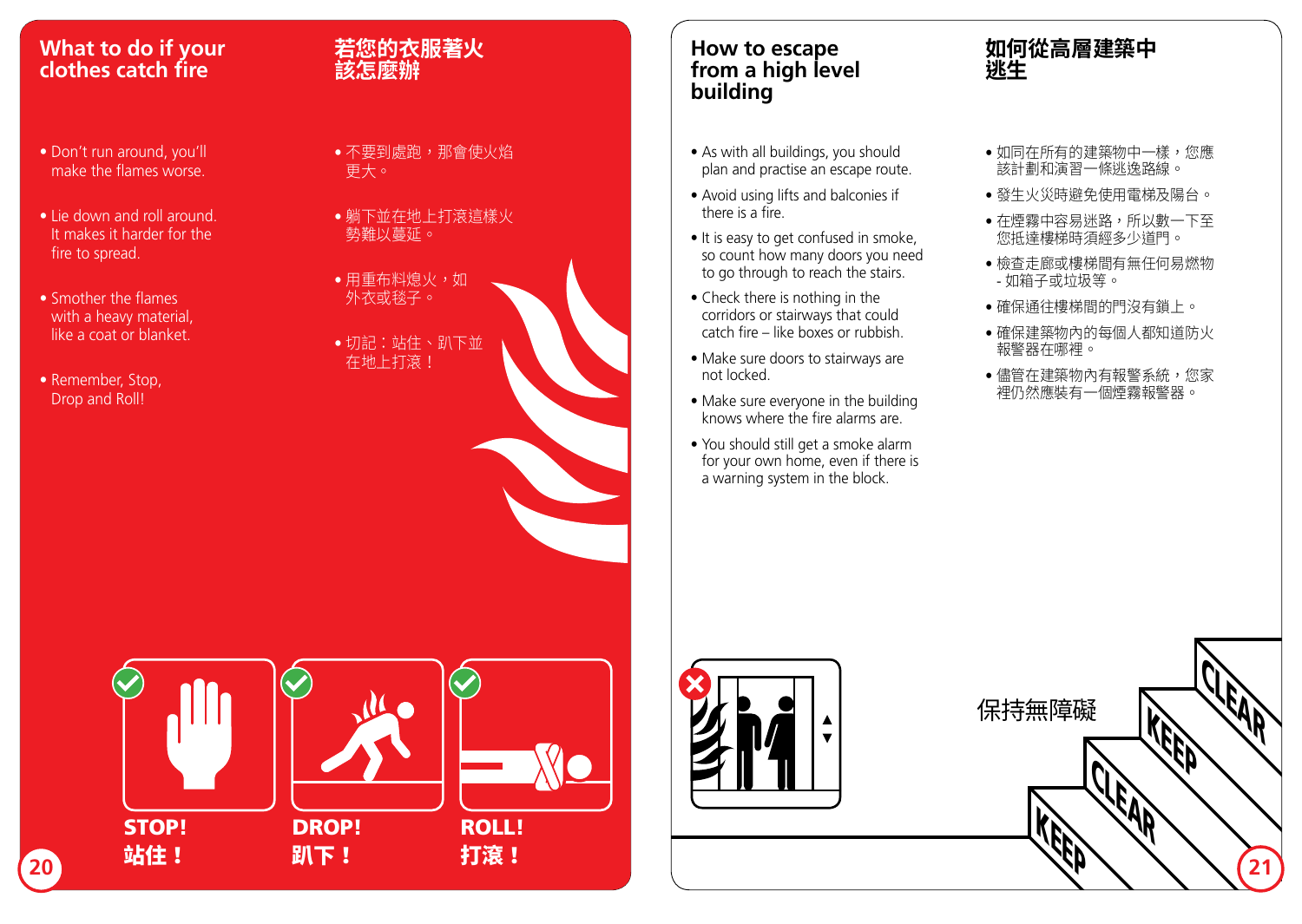

**You are more at risk from a fire when asleep. So it's a good idea to check your home before you go to bed.**

**睡著時您更易處於火 災風險中。故在就寢 前對家裡進行檢查是 個好辦法。**

# 做好睡 前檢查



# **檢查清單**

 $\Box$ 

 $\Box$ 

 $\Box$  $\Box$ 

 $\Box$ 

Close inside doors at night to stop a fire from spreading.

Turn off and unplug electrical appliances unless they are designed  $\Box$ to be left on – like your freezer.

Check your cooker is turned off.

Don't leave the washing machine on.

Turn heaters off and put up fireguards.

Put candles and cigarettes out properly.

Make sure exits are kept clear.

**Top tip**

Keep door and window keys where everyone can find them.

| 晚間關好內室門以防火勢蔓延。                               |
|----------------------------------------------|
| 關閉電器並拔掉插頭,除非本<br>身設計要求它們保持在開啟狀<br>熊 - 如您的冰箱。 |
| 檢查您的炊具是否被關閉。                                 |
| 切記關閉洗衣機雷源。                                   |
| 關閉加熱器並放好防火裝置。                                |
| 正確熄滅蠟燭和香煙。                                   |
| 確保出口無障礙。                                     |
| 把門窗鑰匙放在人人找得到的地點。                             |

 $\Box$ 



**Close inside doors at night 22 23 晚間關好內室門**